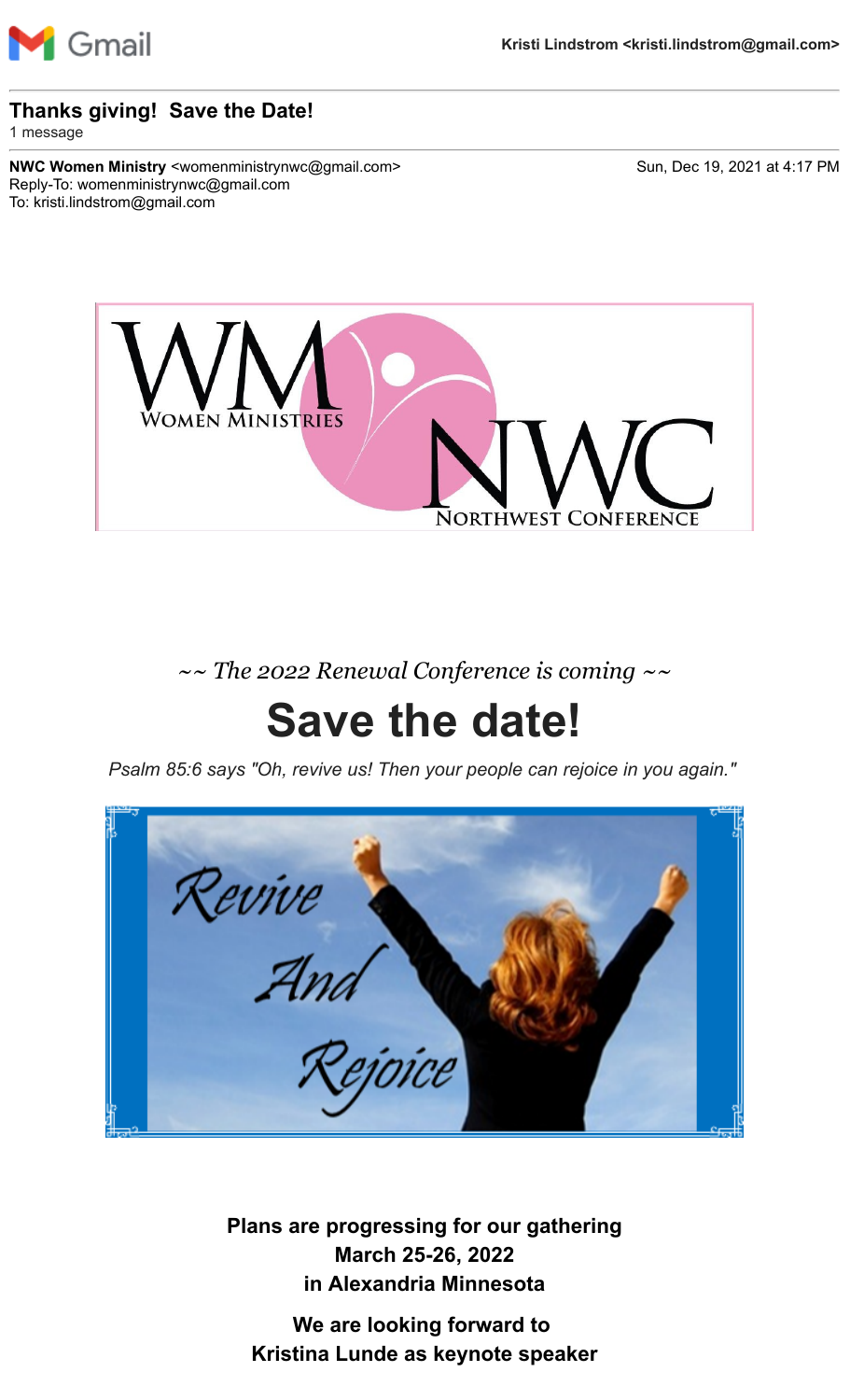Workshops currently planned will include:

Finances & Women - Karen Palmberg

Prayer-Lecto Divina: spiritural discipline exploration - Chanda Winkels

Hands of Action-Uganda - Jenn Anderson - tentative

Spanish Option: Live video session with Susan Peterson

Spanish Option: Would you like to be made well? // ?Queries ser sana? (Juan 5:6) - Erika Clauson

ProLife & the broad picture - Chris Weiberdink

Anxiety: Take Charge of your Emotions - Linda Solie

Parenting "Above All Else - Guard Their Hearts; the Sexual Science & Their Future" - Connie Ferris

Journey to Joy: a Bible Study - Deb Devine

Post Partum Depression & Anxiety: How to Identify it and Cope - Amy

#### Swart

Domestic Abuse Happens - Marcia Siira

Women Ministries in Your Church -Sheryl Schanil/Rachel Kleinschmidt

You may have heard that Jesus Christ "commissioned" His disciples, and all believers who came after, to "go and make disciples of all nations." This is known as "The Great Commission." A commission is a charge, a directive - a command; it is *not* just a friendly suggestion; but before we are able to obey this command, it is important for us to understand what it means to be a disciple. If you want a better understanding of discipleship and resources to follow Jesus' Great Commission, visit our webpage at [WMNWC.ORG](https://wmnwc.us2.list-manage.com/track/click?u=d56fa369e8160b60e1d90f9e6&id=932018d797&e=cadd164f9c) and start your journey in making and deepening disciples!

### **~ From Our Consultant ~**

It is so great to be able to meet together again! I attended three fall women's retreats in September, and the one thing I heard over and over again was how wonderful it was to be able to see each other and fellowship in person. Hebrews reminds us to "not give up meeting together," and throughout the pandemic, we have continued to meet in many ways! But how sweet it is to gather together as daughters of the Great I Am. We hope you will join us in Alexandria this March for Spring Renewal!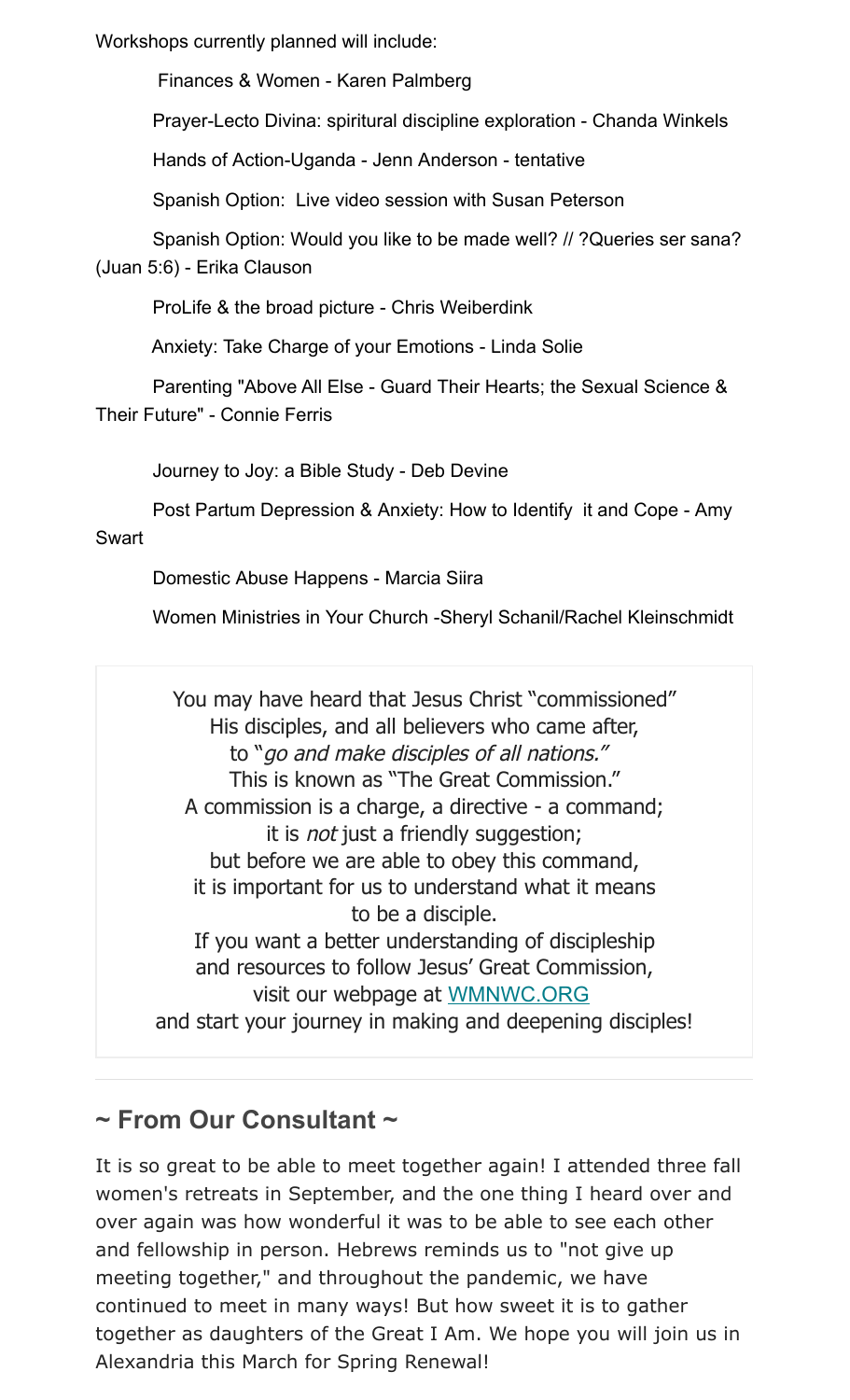#### Blessings,

Rachel Kleinschmidt Ministry Consultant Women Ministries of the Northwest Conference 217-649-3799 [rachel@wmnwc.org](mailto:rachel@wmnwc.org)

~ From our Financial Secretary ~

As 2021 comes to a close I would just like to thank the churches that have sent in support, money for AVA and SIM. I would also like to encourage churches who haven't sent us any support this year to do so before the end of December. Any amount helps us.

At this point in time, we have taken in \$5,653.26 in support, \$1,437.75 for SIM (Special Interest Missionaries) and \$525.00 for AVA (Advocates for Victims of Abuse). Our support money is very much needed to cover our expenses including our Consultant, Rachel Kleinschmidt's salary. She has been very gracious to take less money but yet continue to be our great leader in this past year.

As you know, we are not a part of the Northwest Conference budget so our only working money is that which is sent to us from our conference churches. Some of you may not know that there is not a Women Ministries department at the denominational level so any gifts you want to go to Women Ministries should come to us here in the Northwest Conference. We continue to look for ways to support our local churches.

Gifts can be mailed to:

Financial Secretary WM NWC % [3106 47th Ave S., Minneapolis, MN 55406](https://www.google.com/maps/search/3106+47th+Ave+S.,+Minneapolis,+MN+55406?entry=gmail&source=g)

Submit donations on line:

[https://tithe.ly/give?c=2014602](https://wmnwc.us2.list-manage.com/track/click?u=d56fa369e8160b60e1d90f9e6&id=10dde7c876&e=cadd164f9c)

If you have questions, please feel free to contact me, Nancy King, 651-271-3360, [rudynancy.king@gmail.com](mailto:rudynancy.king@gmail.com),

PO Box 94 Upsala, MN 56384

*How do we live Thanks Giving? Wilferd A. Peterson wrote in The Art of Thanksgiving:*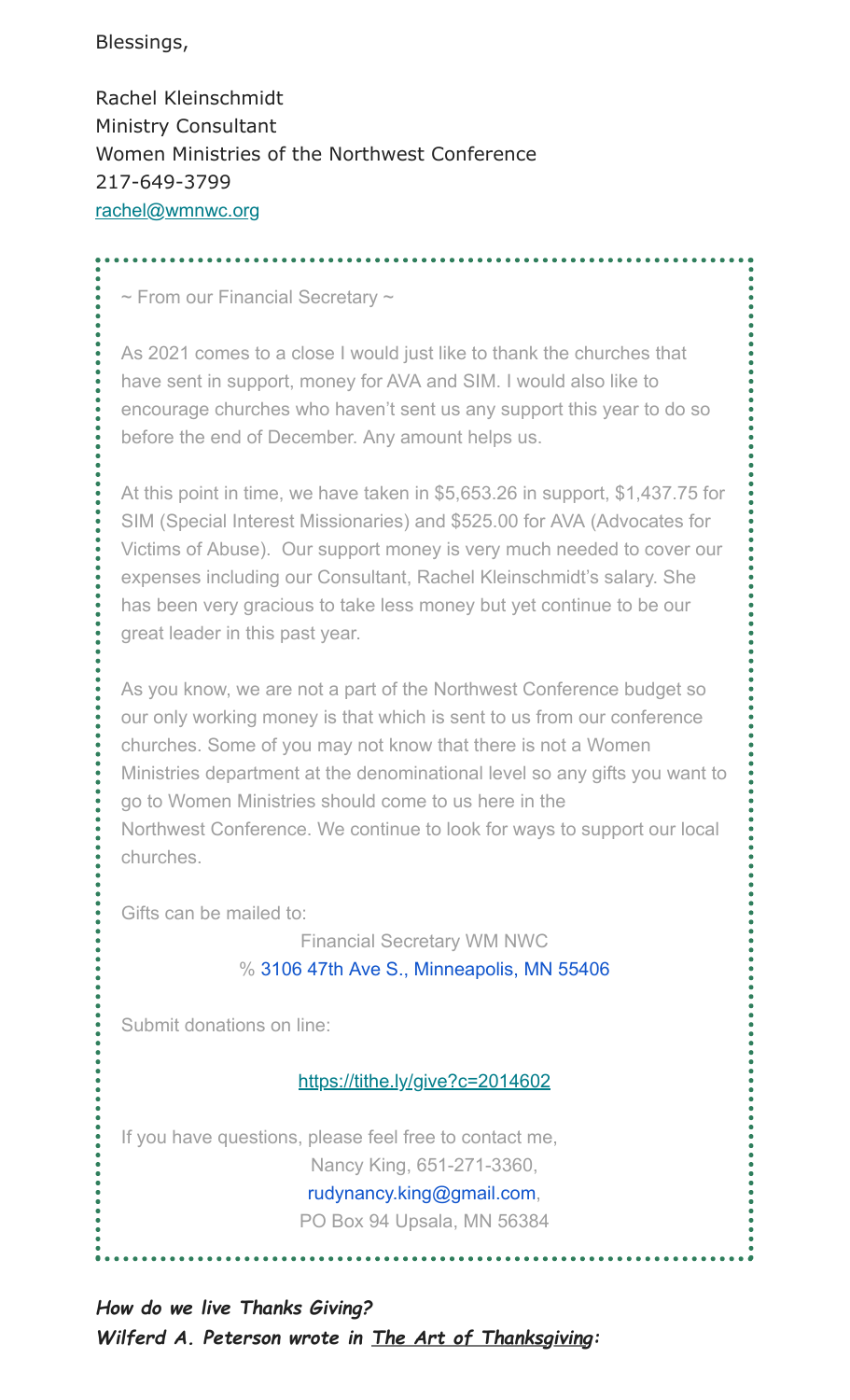*The art of thanksgiving is thanksliving. It is gratitude in action. It is applying Albert Schweitzer's philosophy: 'In gratitude for your own good fortune you must render in return some sacrifice of your life for the other life.""*

*Examples From The Article of Thanksliving*

*- By living your life triumphantly*

*- By being grateful for all who have helped you by you doing things for others*

- *By striving to make others happy*
- *By helping to be an inspiration to others*
- *By living each day to the fullest*

*- By using your talents and obligations to be invested for the common good*

- *By facing the challenges of life as a challenge for achievement*
- *By enjoying what you have and sharing it with others*

*Thanksgiving is a time to be thankful for all we have, but thanksliving is a way of life that if implemented could improve the quality of life not only for you and me, but for others. Do you live in a thanks giving way?*

**Find Out More**

*Copyright © 2021 Women Ministry Northwestern Conference of the Evang. Covenant Church, All rights reserved.*

You are receiving this email because you opted in via our website.

**Our mailing address is:** Women Ministry Northwestern Conference of the Evang. Covenant Church

#### [3106 47th Ave S](https://www.google.com/maps/search/3106+47th+Ave+S+Minneapolis+,++MN+55406-2333?entry=gmail&source=g) [Minneapolis,](https://www.google.com/maps/search/3106+47th+Ave+S+Minneapolis+,++MN+55406-2333?entry=gmail&source=g) MN [55406-2333](https://www.google.com/maps/search/3106+47th+Ave+S+Minneapolis+,++MN+55406-2333?entry=gmail&source=g)

#### [Add us to your address book](https://wmnwc.us2.list-manage.com/vcard?u=d56fa369e8160b60e1d90f9e6&id=115d5f58b8)

Want to change how you receive these emails? You can [update your preferences](https://wmnwc.us2.list-manage.com/profile?u=d56fa369e8160b60e1d90f9e6&id=115d5f58b8&e=cadd164f9c&c=ef6bcc57ee) or [unsubscribe from this list.](https://wmnwc.us2.list-manage.com/unsubscribe?u=d56fa369e8160b60e1d90f9e6&id=115d5f58b8&e=cadd164f9c&c=ef6bcc57ee)